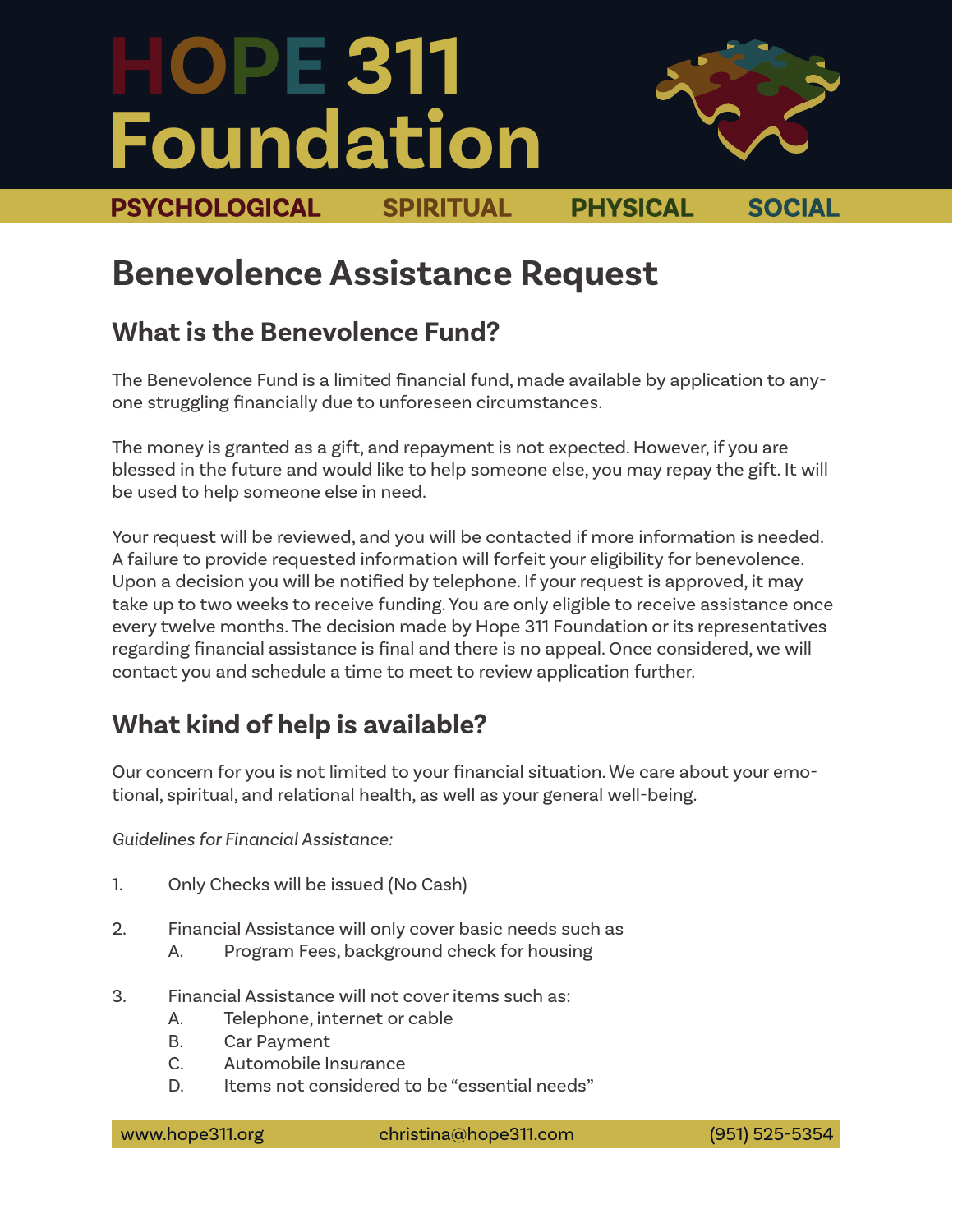# **Application Form**

| Zip: _________ Daytime Phone: _____________________ Evening Phone: ______________               |  |  |
|-------------------------------------------------------------------------------------------------|--|--|
|                                                                                                 |  |  |
| Are you in recovery? Yes $\Box$ No $\Box$ Are you currently homeless? Yes $\Box$ No $\Box$      |  |  |
| Do you have children? Yes $\Box$ No $\Box$ Do you have custody? Yes $\Box$ No $\Box$ N/A $\Box$ |  |  |
| Have you ever been convicted of a crime? Yes $\Box$ No $\Box$                                   |  |  |
| Do you have a budget? Yes □ No □ Are you interested in budgeting? Yes □ No □                    |  |  |

# **Employment Information**

| How long? _______________                                                             |
|---------------------------------------------------------------------------------------|
| Job title: _______________________________                                            |
| Dates of Employment _____________________<br>If unemployed, how long? _______________ |
| What steps are you taking to seek employment?                                         |
|                                                                                       |
|                                                                                       |
|                                                                                       |

| <b>References</b> | Relationship | <b>Phone Number</b> |
|-------------------|--------------|---------------------|
|                   |              |                     |
|                   |              |                     |
|                   |              |                     |

\_\_\_\_\_\_\_\_\_\_\_\_\_\_\_\_\_\_\_\_\_\_\_\_\_\_\_\_\_\_\_\_\_\_\_\_\_\_\_\_\_\_\_\_\_\_\_\_\_\_\_\_\_\_\_\_\_\_\_\_\_\_\_\_\_\_\_\_\_\_\_\_\_\_\_\_\_\_\_\_\_\_\_\_\_\_\_\_\_\_\_\_\_\_\_\_\_\_\_\_\_\_\_\_\_

www.hope311.org christina@hope311.com (951) 525-5354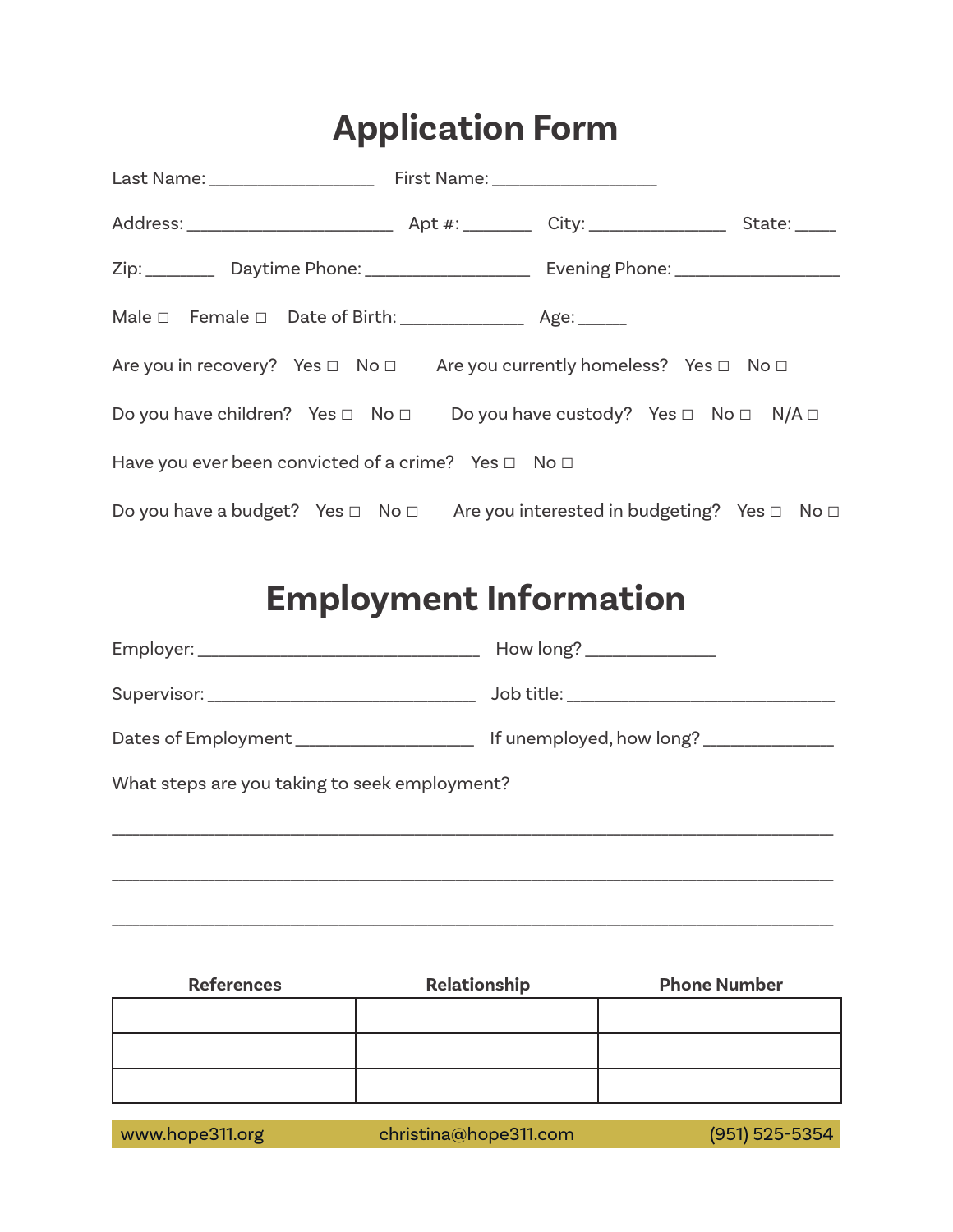| <b>Full Name</b> | Age | <b>Custody Y/N</b> | Relationship | Income |
|------------------|-----|--------------------|--------------|--------|
|                  |     |                    |              |        |
|                  |     |                    |              |        |
|                  |     |                    |              |        |
|                  |     |                    |              |        |
|                  |     |                    |              |        |
|                  |     |                    |              |        |

List your specific request

What events led to your needing assistance?

Tell us a little about yourself

What is your hope after receiving assistance?

www.hope311.org christina@hope311.com (951) 525-5354